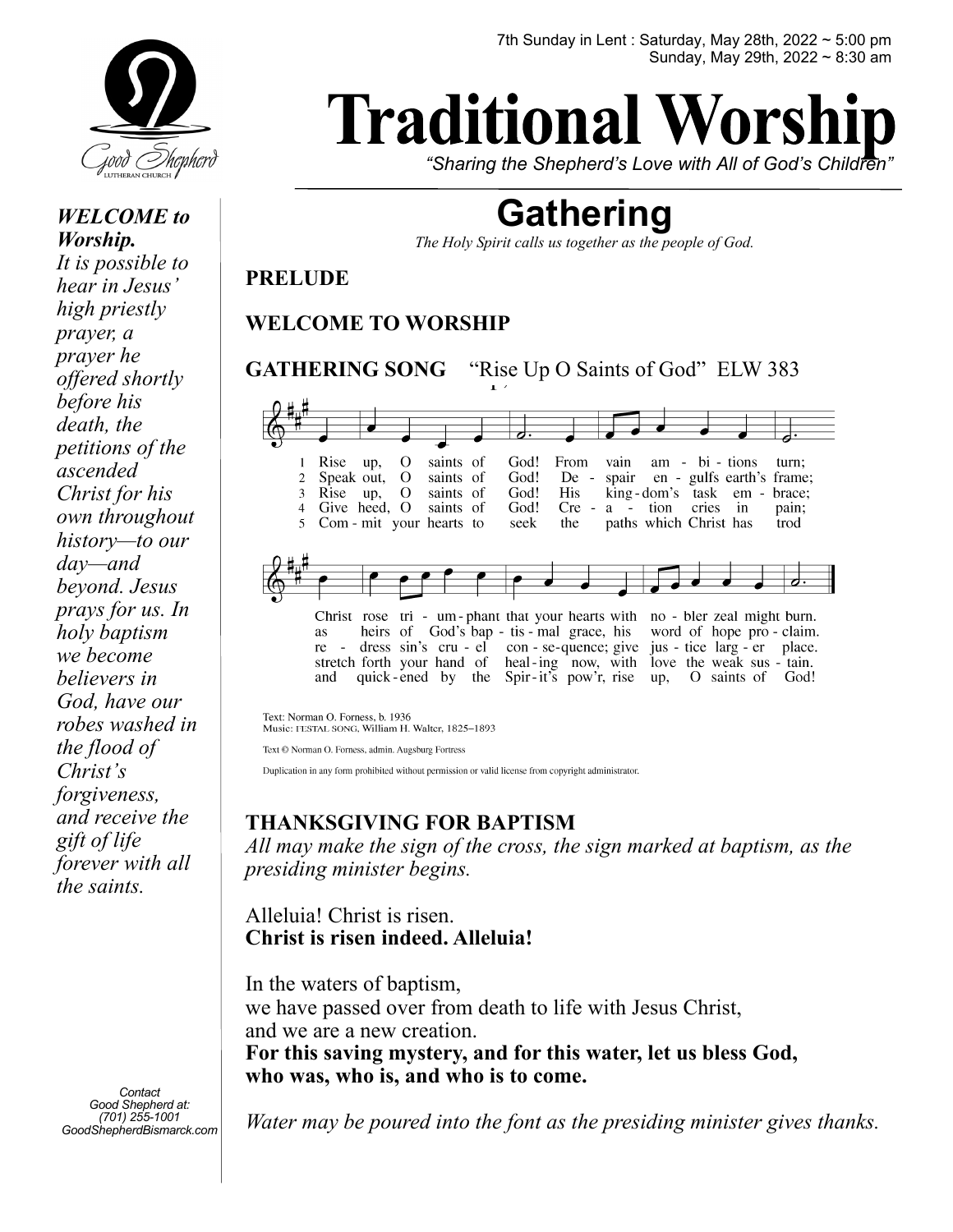#### Good Shepherd Lutheran Church Worship Schedule

**WORSHIP NOTES**: Thank you for spending this time in worship!

Children are always welcome to be part of worship, and the nursery is available if necessary.

Please take The Other Page home with you, check out www.GoodShepherd Bismarck.com, or download the GSLC  $APP$  — it is available for iPhone and Android Smartphones.

Good Shepherd Lutheran Church is located on the corner of Washington St. and Divide Ave.

*Contact Good Shepherd at: (701) 255-1001 GoodShepherdBismarck.com*

We thank you, God, for your river of life, flowing freely from your throne: **through the earth, through the city, through every living thing.** 

You rescued Noah and his family from the flood; You opened wide the sea for the Israelites. Now in these waters you flood us with mercy, and our sin is drowned forever. **You open the gate of righteousness and we pass safely through.** 

In Jesus Christ, you calm and trouble the waters. You nourish us and enclose us in safety. You call us forth and send us out. **In lush and barren places, you are with us. You have become our salvation.** 

Now breathe upon this water and awaken your church once more. **Claim us again as your beloved and holy people. Quench our thirst; cleanse our hearts; wipe away every tear.** 

To you, our Beginning and our End, our Shepherd and Lamb, be honor, glory, praise, and thanksgiving, now and forever. **Amen.**

# **KYRIE**

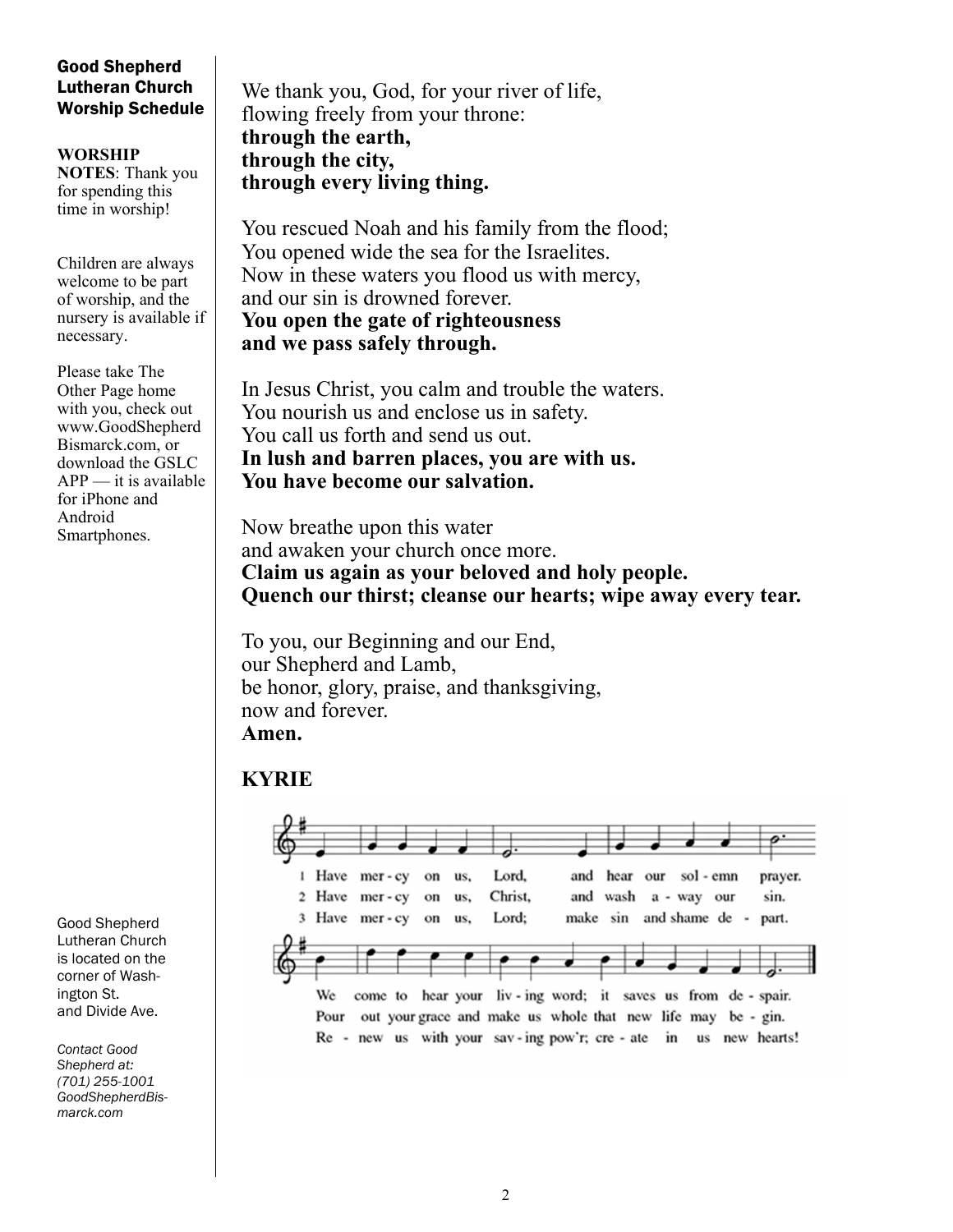#### **SONG OF PRAISE**



#### **PRAYER OF THE DAY**

O God, form the minds of your faithful people into your one will. Make us love what you command and desire what you promise, that, amid all the changes of this world, our hearts may be fixed where true joy is found, your Son, Jesus Christ our Lord, who lives and reigns with you and the Holy Spirit, one God, now and forever. **Amen**

# **Word**

*God speaks to us in scripture reading, preaching, and song.* 

#### **CHILDRENS MESSAGE**

#### **FIRST READING: Acts 16:16-34**

*Those who had enslaved a girl and used her powers to tell fortunes threw Paul and Silas into jail for ordering the spirit to come out of her and consequently ruining their business. In prison, Paul and Silas bring the good news of the gospel to the jailer and his family.* 

 $^{16}$ One day, as we were going to the place of prayer, we met a slave-girl who had a spirit of divination and brought her owners a great deal of money by fortune-telling. <sup>17</sup>While she followed Paul and us, she would cry out, "These men are slaves of the Most High God, who proclaim to

All rights reserved. Used by permission. All Words & Music re-printed by permission. All Rights Reserved. CCLI # 1164925. OneLicense.net #A-710780. CVLI License #502354650. SundaysandSeasons.com. Augsburg Fortress Annual Liturgies License 26440

Worship questions or conversations contact: Peder Gulleson at

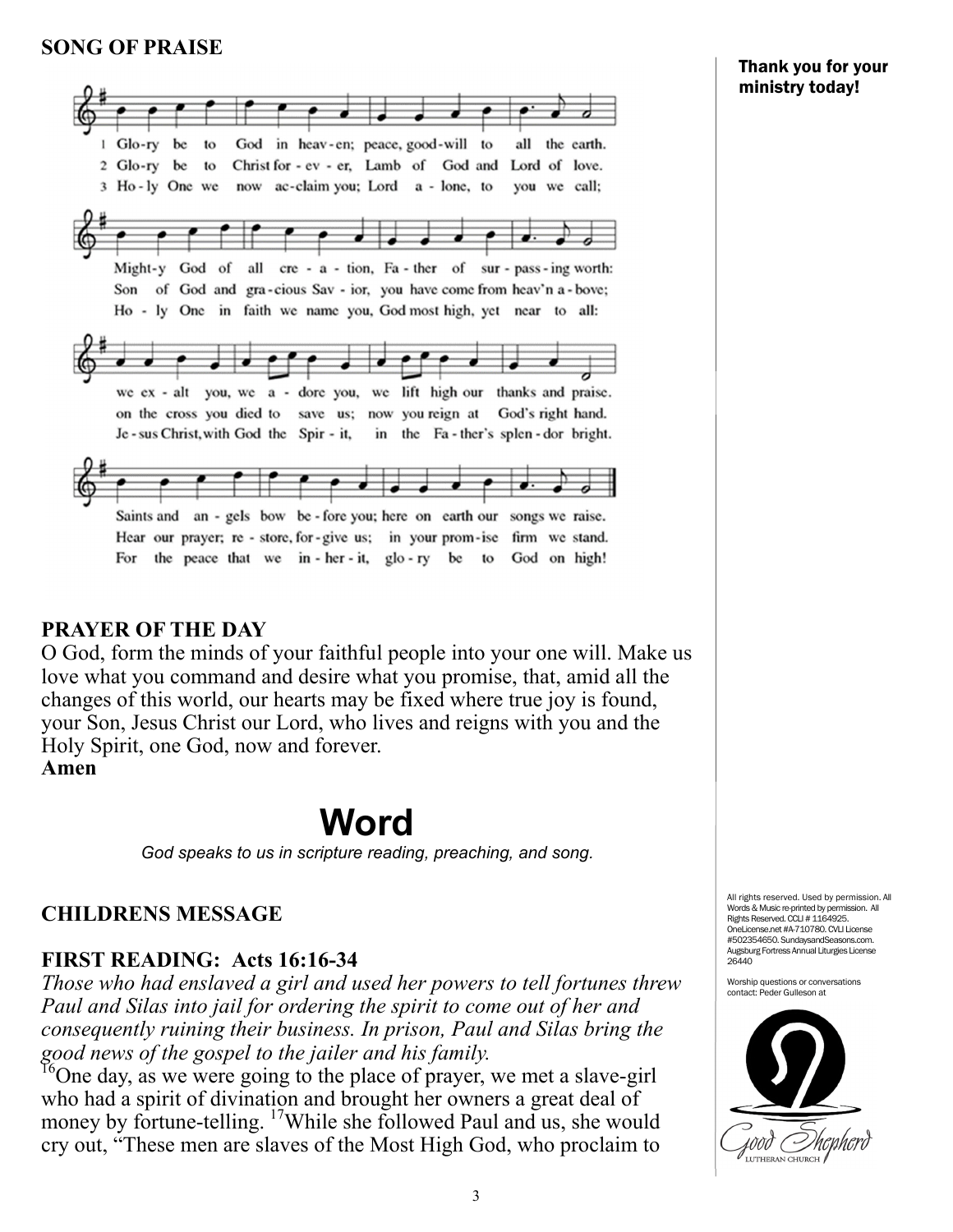#### Good Shepherd Lutheran Church Worship Schedule

you a way of salvation." <sup>18</sup>She kept doing this for many days. But Paul, very much annoyed, turned and said to the spirit, "I order you in the name of Jesus Christ to come out of her." And it came out that very hour.

<sup>19</sup>But when her owners saw that their hope of making money was gone, they seized Paul and Silas and dragged them into the marketplace before the authorities.  $^{20}$ When they had brought them before the magistrates, they said, "These men are disturbing our city; they are Jews 21and are advocating customs that are not lawful for us as Romans to adopt or observe."  $^{22}$ The crowd joined in attacking them, and the magistrates had them stripped of their clothing and ordered them to be beaten with rods. <sup>23</sup> After they had given them a severe flogging, they threw them into prison and ordered the jailer to keep them securely. <sup>24</sup>Following these instructions, he put them in the innermost cell and fastened their feet in the stocks.

 $25$ About midnight Paul and Silas were praying and singing hymns to God, and the prisoners were listening to them.  $^{26}$ Suddenly there was an earthquake, so violent that the foundations of the prison were shaken; and immediately all the doors were opened and everyone's chains were unfastened. <sup>27</sup>When the jailer woke up and saw the prison doors wide open, he drew his sword and was about to kill himself, since he supposed that the prisoners had escaped. <sup>28</sup>But Paul shouted in a loud voice, "Do not harm yourself, for we are all here." 29The jailer called for lights, and rushing in, he fell down trembling before Paul and Silas.<sup>30</sup>Then he brought them outside and said, "Sirs, what must I do to be saved?"<sup>31</sup>They answered, "Believe on the Lord Jesus, and you will be saved, you and your household." <sup>32</sup>They spoke the word of the Lord to him and to all who were in his house.  $3^3$ At the same hour of the night he took them and washed their wounds; then he and his entire family were baptized without delay. <sup>34</sup>He brought them up into the house and set food before them; and he and his entire household rejoiced that he had become a believer in God.

The word of the Lord. **Thanks be to God.**

#### **PSALM 97**

*Rejoice in the Lord, you righteous. (Ps. 97:12)* The Lord reigns; let the earth rejoice; let the multitude of the isles be glad. **Clouds and darkness surround the Lord,**

 **righteousness and justice are the foundations of God's throne.**  ${}^{3}$ Fire goes before the Lord,

burning up enemies on every side. 4

**Lightnings light up the world; the earth sees and trembles.**

5 The mountains melt like wax

Good Shepherd Lutheran Church is located on the corner of Washington St. and Divide Ave.

*Contact Good Shepherd at: (701) 255-1001 GoodShepherdBismarck.com*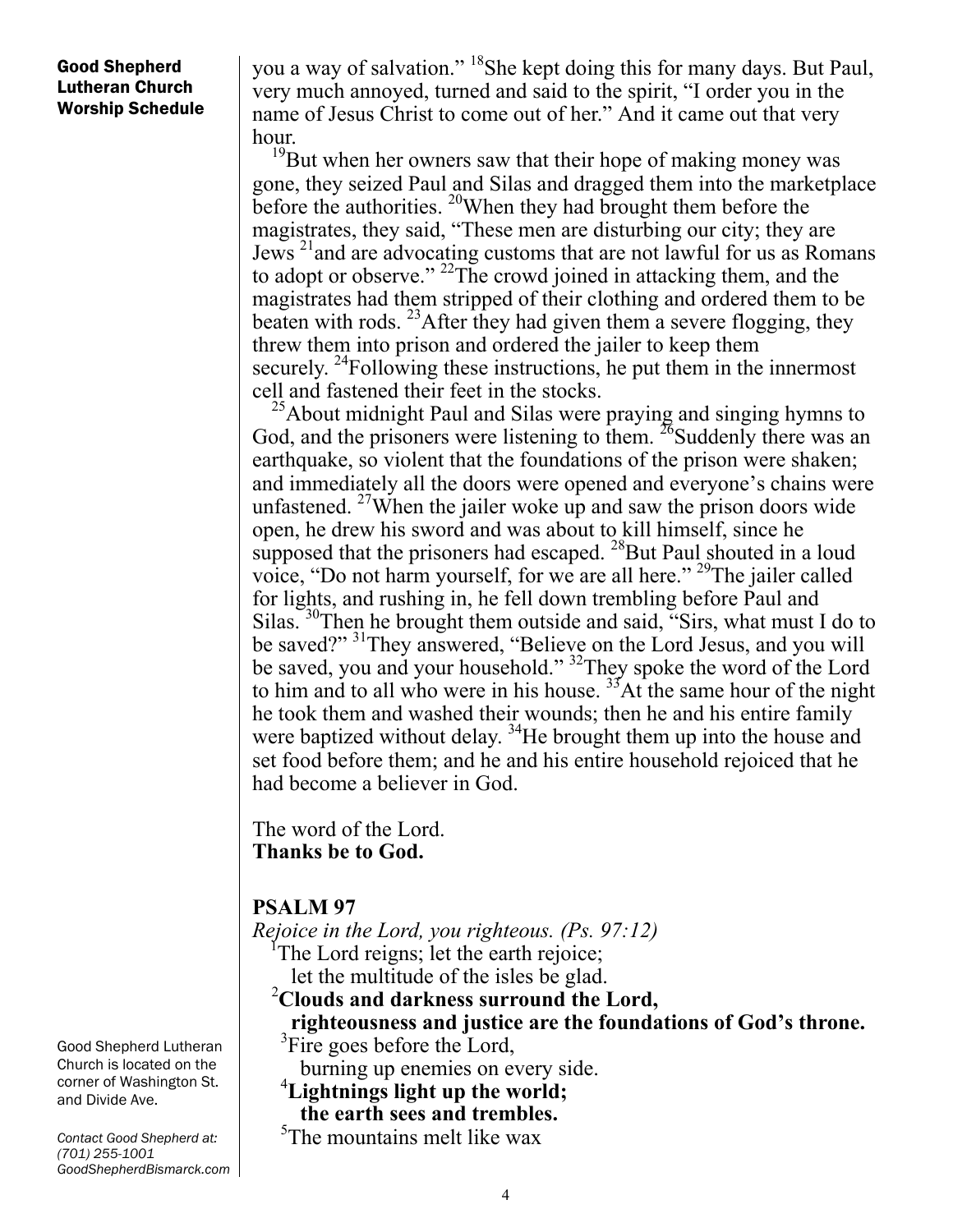6 **The heavens declare your righteousness, O Lord, and all the peoples see your glory.** <sup>7</sup>  $\sigma$ <sup>7</sup>Confounded be all who worship carved images and delight in false gods! Bow down before the Lord, all you gods. **Zion hears and is glad, and the cities of Judah rejoice, because of your judgments, O Lord.** <sup>9</sup>  ${}^{9}$ For you are the Lord, most high over all the earth; you are exalted far above all gods. 10**You who love the Lord, hate evil! God guards the lives of the saints and rescues them from the hand of the wicked.**  $11$ Light dawns for the righteous,

 and joy for the honest of heart. 12**Rejoice in the Lord, you righteous, and give thanks to God's holy name.**

before the Lord of all the earth.

# **SECOND READING: Revelation 22:12-14, 16-17, 20-21**

*The ascended Christ, hidden from our sight, promises to come again. We eagerly pray, "Come, Lord Jesus," with all who respond to this invitation.* 

 $12$ "See, I am coming soon; my reward is with me, to repay according to everyone's work.  $^{13}I$  am the Alpha and the Omega, the first and the last, the beginning and the end."

<sup>14</sup>Blessed are those who wash their robes, so that they will have the right to the tree of life and may enter the city by the gates.

<sup>16.</sup> It is I, Jesus, who sent my angel to you with this testimony for the churches. I am the root and the descendant of David, the bright morning star."<br><sup>17</sup>The Spirit and the bride say, "Come."

And let everyone who hears say, "Come."

And let everyone who is thirsty come.

Let anyone who wishes take the water of life as a gift.<br><sup>20</sup>The one who testifies to these things says, "Surely I am coming soon."

Amen. Come, Lord Jesus!

<sup>21</sup>The grace of the Lord Jesus be with all the saints. Amen.

The word of the Lord. **Thanks be to God.**

# **GOSPEL ACCLAMATION**

Alleluia! Lord and Savior: open now your saving word. Let it burn like fire with-in us; speak until our hearts are stirred. Alleluia! Lord, we sing for the good news that you bring.

All rights reserved. Used by permission. All Words & Music re-printed by permission. All Rights Reserved. CCLI # 1164925. OneLicense.net #A-710780. CVLI License #502354650. SundaysandSeasons.com. Augsburg Fortress Annual Liturgies License 26440

Worship questions or conversations contact: Peder Gulleson at <u>peder@goodshepherdbismarck.com</u><br>or 255-1001.

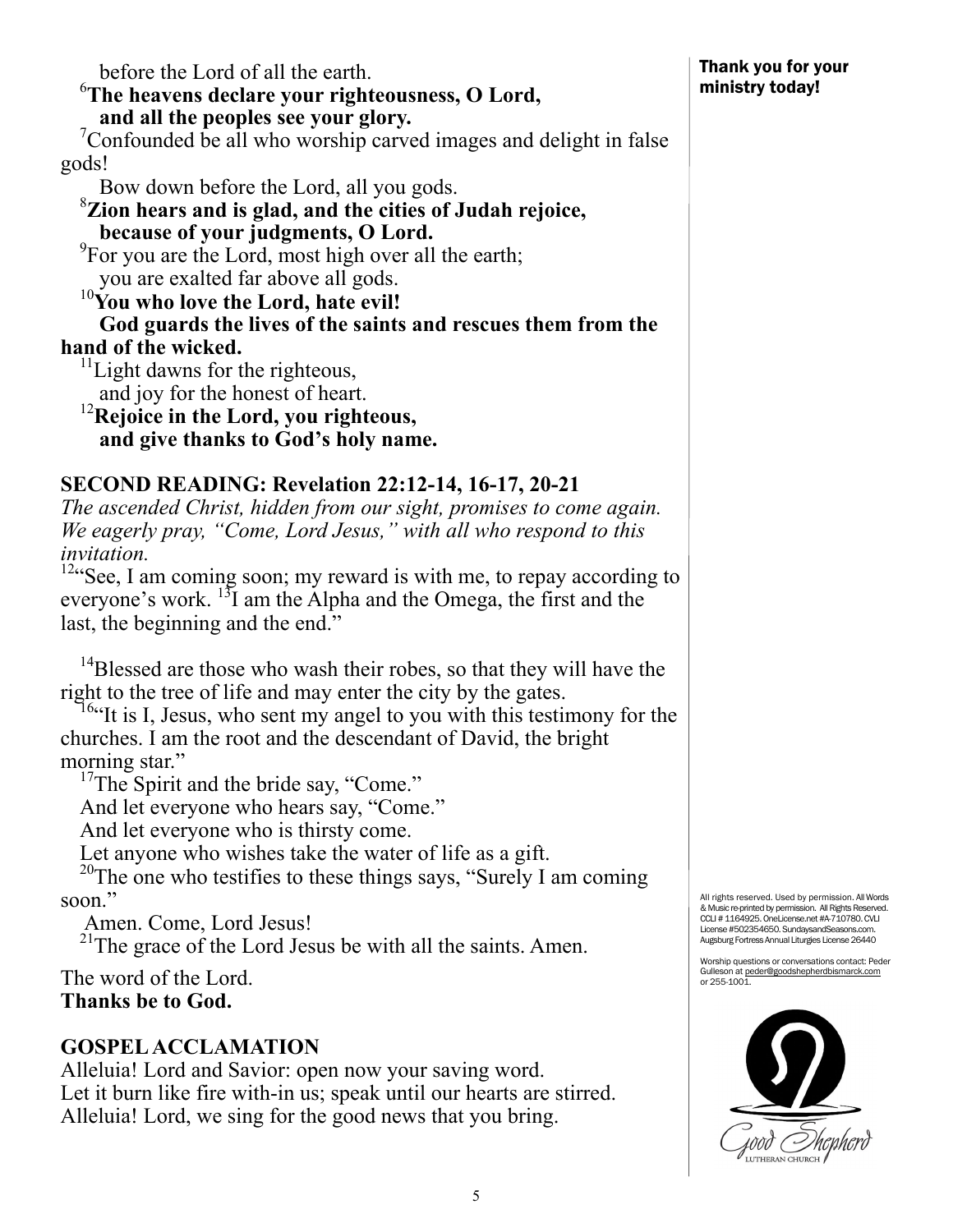#### **GOSPEL: John 17:20-26**

*Jesus prays that the life of his followers will be characterized by an intimate unity of identity with God. To be so identified with God means also to share in God's mission: to proclaim the word that will bring others into this same unity.* 

[Jesus prayed:]  $^{20}$ "I ask not only on behalf of these, but also on behalf of those who will believe in me through their word, <sup>21</sup>that they may all be one. As you, Father, are in me and I am in you, may they also be in us, so that the world may believe that you have sent me. <sup>22</sup>The glory that you have given me I have given them, so that they may be one, as we are one,  $^{23}$ I in them and you in me, that they may become completely one, so that the world may know that you have sent me and have loved them even as you have loved me. <sup>24</sup>Father, I desire that those also, whom you have given me, may be with me where I am, to see my glory, which you have given me because you loved me before the foundation of the world.

<sup>25</sup> Righteous Father, the world does not know you, but I know you; and these know that you have sent me. <sup>26</sup>I made your name known to them, and I will make it known, so that the love with which you have loved me may be in them, and I in them."

The Gospel of the Lord. **Praise to you, O Christ.**

#### **SERMON**

**SONG OF THE DAY** "Alleluia! Sing to Jesus" ELW 392 (see mage on next page)

**APOSTLE'S CREED I believe in God, the Father almighty, creator of heaven and earth.**

**I believe in Jesus Christ, God's only Son, our Lord, who was conceived by the Holy Spirit, born of the virgin Mary, suffered under Pontius Pilate, was crucified, died, and was buried; he descended to the dead On the third day he rose again; he ascended into heaven, he is seated at the right hand of the Father, and he will come to judge the living and the dead.**

**I believe in the Holy Spirit, the holy catholic church, the communion of saints, the forgiveness of sins, the resurrection of the body, and the life everlasting. Amen.**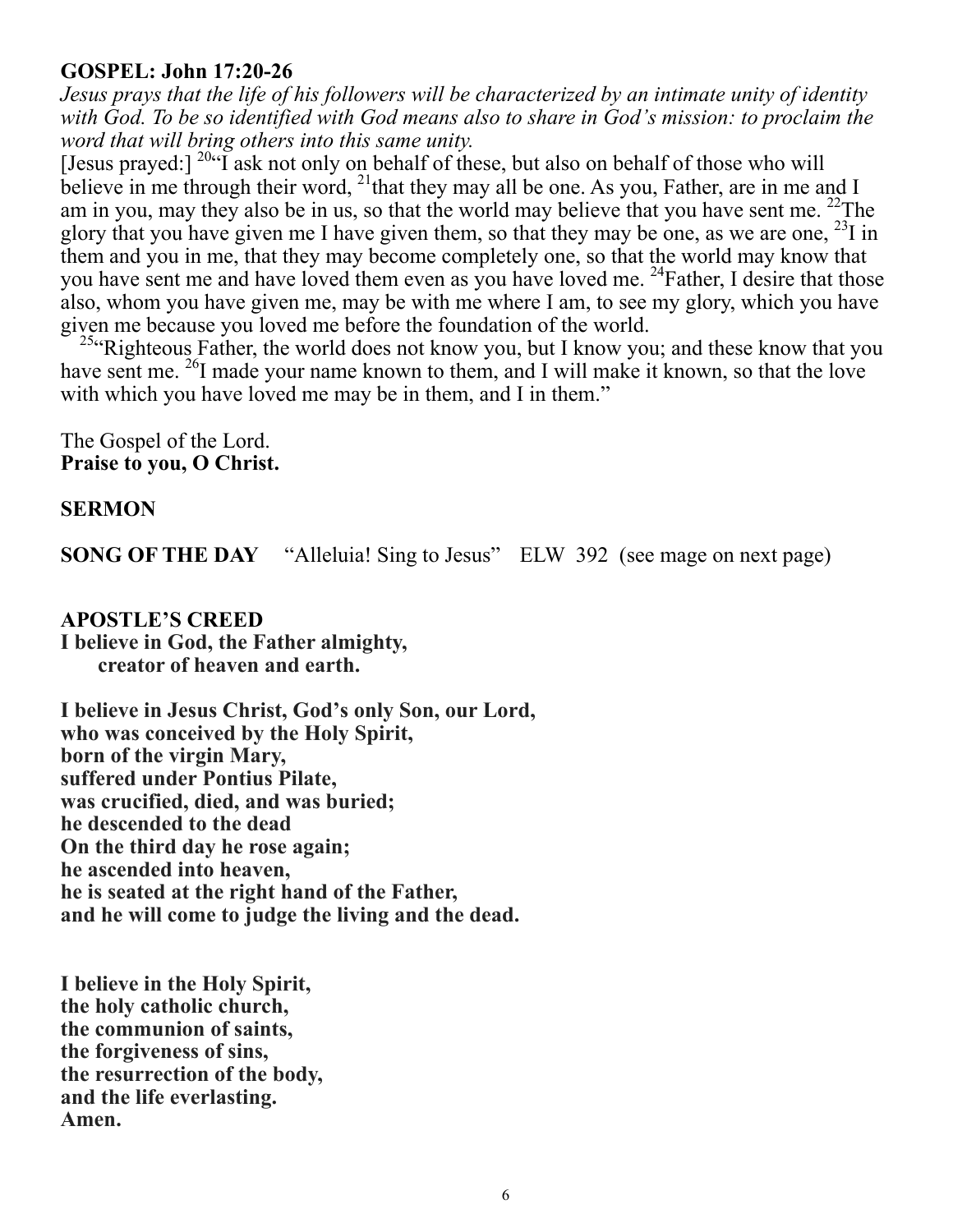**SONG OF THE DAY** "Alleluia! Sing to Jesus" ELW 392

| 1<br>$\overline{2}$<br>3<br>$\overline{\mathbf{4}}$<br>5 | Al<br>- le<br>$Al - le$<br>$Al - le$<br>$Al - le$<br>$Al - le$                                                     | $\ln$<br>$\blacksquare$<br>lu<br>$\sim$<br>lu<br>$\sim$<br>lu<br>$\overline{\phantom{a}}$<br>lu<br>$\overline{\phantom{a}}$ | ia!<br>$\overline{\phantom{a}}$<br>ia!<br>$\blacksquare$<br>ia!<br>$\overline{\phantom{a}}$<br>ia!<br>$\overline{\phantom{a}}$<br>ia!<br>$\overline{\phantom{0}}$ | Sing<br>to<br><b>Not</b><br>as<br>of<br><b>Bread</b><br>King<br>$\mathbf e$<br>Sing<br>to                                         | Je<br><b>or</b><br>ter<br>Je                                                                                                    | $\overline{\phantom{a}}$<br>sus;<br>phans<br>$\blacksquare$<br>heav - en,<br>$\overline{\phantom{a}}$<br>nal.<br>$\overline{\phantom{a}}$<br>sus; | his<br>are<br>here<br>Lord<br>his            | the<br>we<br>on<br>the                                                | scep - ter,<br>left<br>earth<br>$om - nip - o -$<br>scep - ter,         | in<br>our                          |
|----------------------------------------------------------|--------------------------------------------------------------------------------------------------------------------|-----------------------------------------------------------------------------------------------------------------------------|-------------------------------------------------------------------------------------------------------------------------------------------------------------------|-----------------------------------------------------------------------------------------------------------------------------------|---------------------------------------------------------------------------------------------------------------------------------|---------------------------------------------------------------------------------------------------------------------------------------------------|----------------------------------------------|-----------------------------------------------------------------------|-------------------------------------------------------------------------|------------------------------------|
|                                                          | his<br>the<br>$\sim$<br>sor<br>row<br>food,<br>our<br>tent<br>we<br>his<br>the                                     | throne;<br>now;<br>stay;<br>own;<br>throne;                                                                                 | $al -$<br>al - le<br>al -<br>al -                                                                                                                                 | - Iu<br>le<br>$\sim$<br>$\sim$ $-$<br>- lu<br>-lu<br>$al - le -$<br>- lu<br>- le -<br>-lu<br>-le<br>$\overline{a}$                | ia!<br>$\sim$ $-$<br>$\blacksquare$<br>ia!<br>ia!<br>$\blacksquare$<br>ia!<br>$\overline{\phantom{a}}$<br>ia!<br>$\overline{a}$ | his<br>the<br>he<br>is<br>the<br>here<br>of<br>born<br>his<br>the                                                                                 | near                                         | tri - umph, his<br>us;<br>sin - ful<br>$Mar - y$ ,<br>tri - umph, his | faith<br>flee<br>earth                                                  | the<br>$be -$<br>to<br>your<br>the |
|                                                          | $\overline{\text{vic}}$ - to - ry<br>lieves, nor<br>from<br>you<br>foot - stool,<br>$\overline{\text{vic}}$ - to - | day<br>heav'n<br>ry                                                                                                         | $a -$<br>ques - tions<br>to                                                                                                                                       | lone.<br>how.<br>day.<br>your throne.<br>a - lone.                                                                                | Hark!<br>Though the<br>$\ln -$<br>As<br>Hark!                                                                                   | The<br>ter -<br>with -<br>in<br>The                                                                                                               | songs<br>cloud<br>ces<br>$\sim$<br>songs     | of<br>from<br>sor,<br>the<br>of                                       | peace - ful<br>sight<br>friend<br>veil<br>peace - ful                   | re -<br>of<br>you                  |
|                                                          | Zi<br>$\overline{a}$<br>ceived<br>sin<br>$\sim$ $-$<br>$en -$<br>Zi<br>$\frac{1}{2}$                               | on<br>him<br>when<br>ners, earth's<br>tered, robed<br>on                                                                    | thun - der<br>the<br>re<br>$\sim$<br>in<br>$thun - der$                                                                                                           | like<br>$for -$<br>deem -<br>flesh,<br>like                                                                                       | $\rm{a}$<br>ty<br>er,<br>our<br>a                                                                                               | might - y<br>days<br>were<br>hear<br>our<br>high<br>great<br>$might - y$                                                                          | flood:<br>o'er,<br>plea<br>priest,<br>flood: | "Je<br>"Je                                                            | $\frac{1}{2}$<br>shall<br>where<br>here                                 | sus<br>our<br>the<br>on<br>sus     |
|                                                          | of<br>out<br>hearts for - get<br>songs of<br>earth both<br>of<br>out                                               | $ev -$<br>all<br>priest and<br>$ev - ry$                                                                                    | 'ry<br>na<br>his<br>the<br>sin<br>vic<br>na                                                                                                                       | tion<br>$\blacksquare$<br>ise:<br>prom -<br>$\blacksquare$<br>tim<br>$\overline{\phantom{a}}$<br>tion<br>$\overline{\phantom{a}}$ | has<br>$\mathbf{H}$<br>in<br>has                                                                                                | re - deemed us<br>with<br>$\rm am$<br>less sweep a - cross<br>the<br>$eu -$<br>re - deemed us                                                     |                                              | by<br>the crys - tal<br>cha-ris - tic<br>by                           | his blood."<br>you ev - er - more"?<br>sea.<br>feast.<br>his<br>blood." |                                    |

Text: William C. Dix, 1837–1898, alt.<br>Music: HYFRYDOL, Rowland H. Prichard, 1811–1887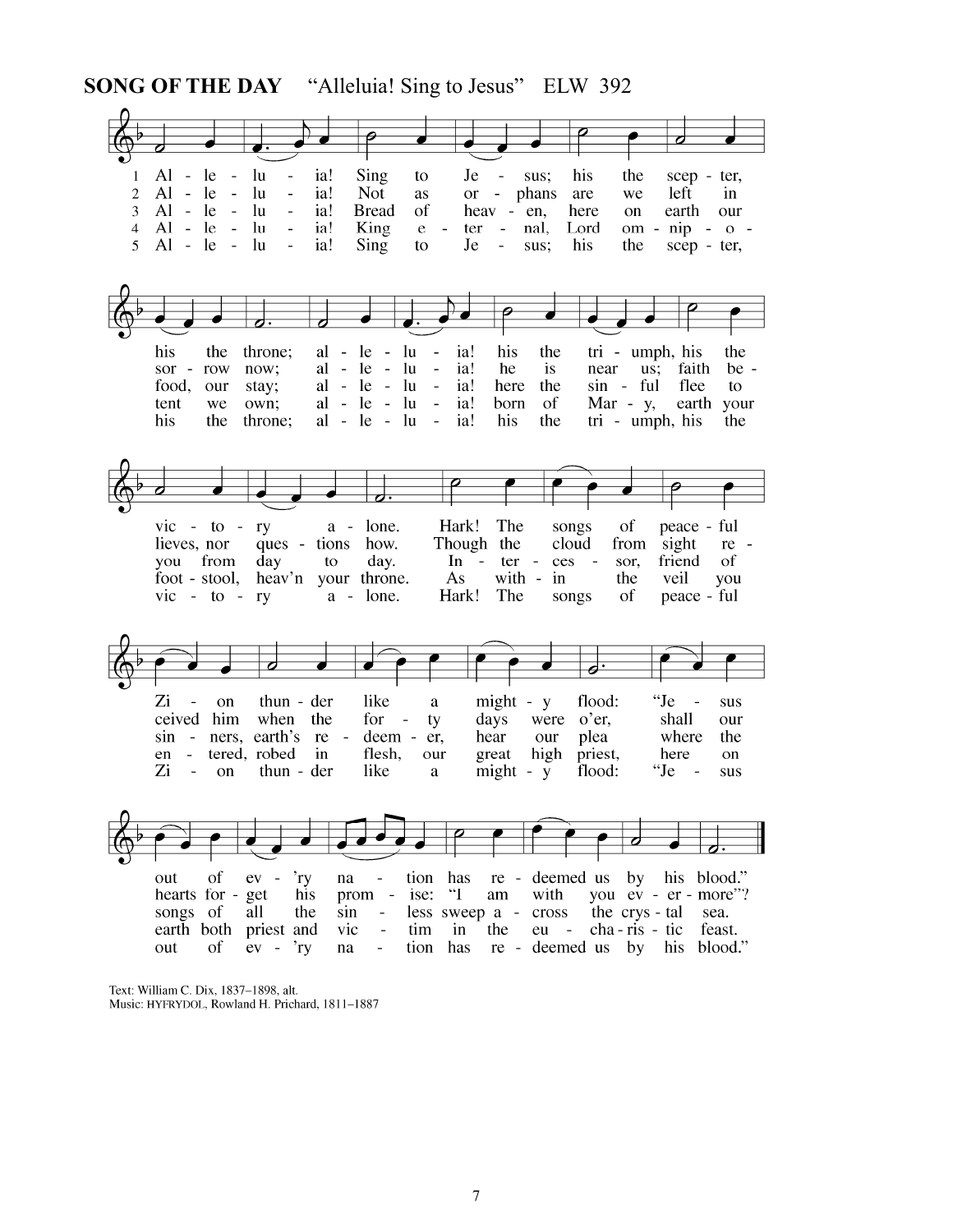#### **PRAYERS OF INTERCESSION**

Set free from captivity to sin and death, we pray to the God of resurrection for the church, people in need, and all of creation.

#### *A brief silence.*

Holy God, make your people one as you and your Son are one. Extend the gifts we have been given by your Spirit to all people, especially those experiencing division or questioning your love. God, in your mercy, **hear our prayer.** 

Make worthy the work of scientists who look to the stars and planets, as well as scientists who look to atoms and molecules. Bring innovation and well-being to humanity through their discoveries. God, in your mercy,

#### **hear our prayer.**

Keep in our minds those who have died in war, both military and civilians (*especially*). May we honor them by seeking peaceful solutions to the conflicts that arise among nations and peoples. God, in your mercy,

#### **hear our prayer.**

Grant freedom to all who are overwhelmed by chronic illness, depression, or constant worry (*especially*). Open them to receive health and salvation in Christ Jesus through the Spirit's gift of faith. God, in your mercy,

#### **hear our prayer.**

Stir imagination and understanding throughout the church in the work of poets, theologians, and hymnwriters (*like Jiřī Tranovský, whom we commemorate today*). Lead us into new visions and fresh expressions of your presence. God, in your mercy, **hear our prayer.**

Unite us with the saints who have died and been raised in Jesus. Train us to wait with eager longing for Christ to come again, even as we sense his presence with us now. God, in your mercy,

## **hear our prayer.**

In your mercy, O God, respond to these prayers, and renew us by your life-giving Spirit; through Jesus Christ, our Savior. **Amen.**

#### **PEACE**

The peace of Christ be with you always. **And also with you.**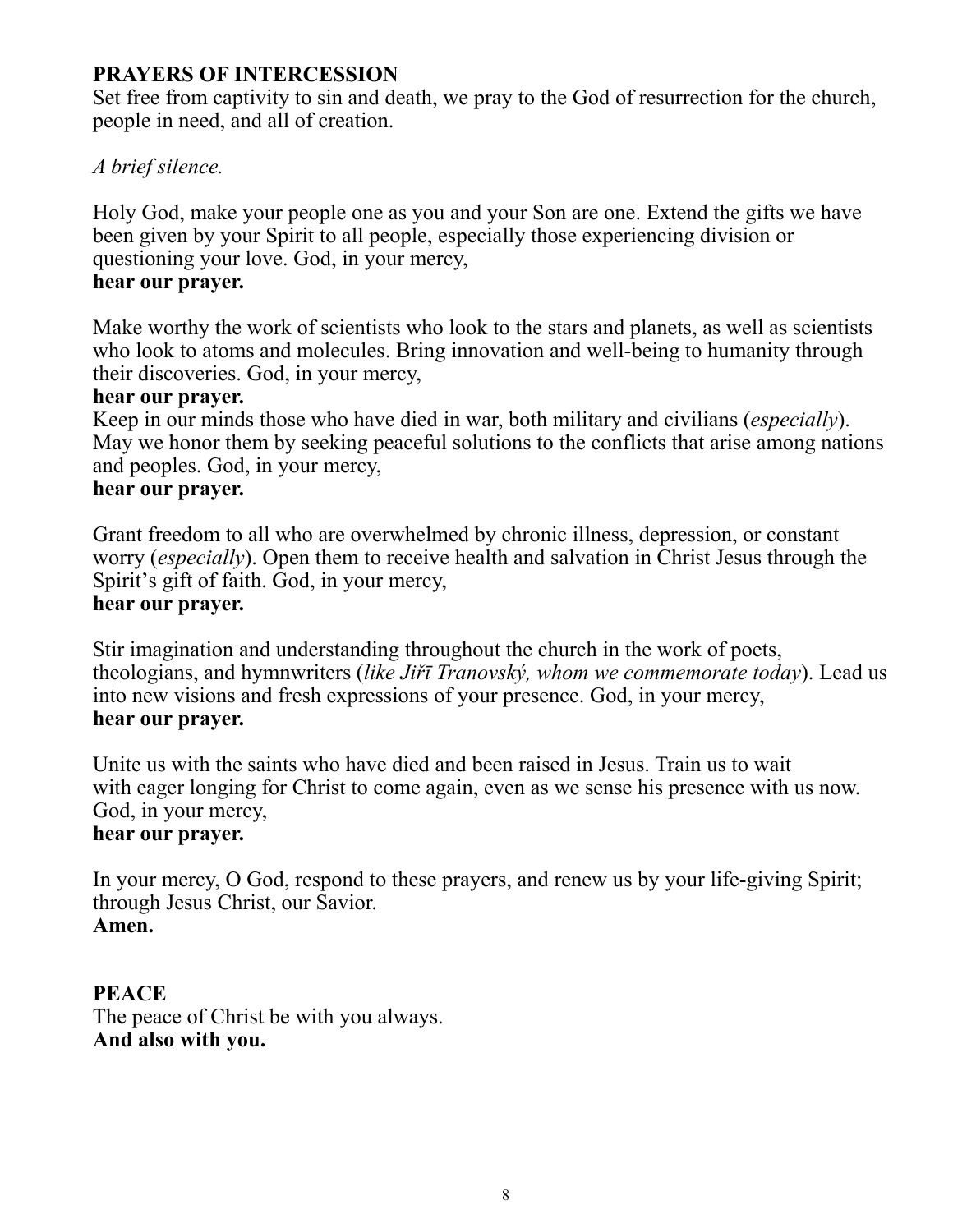# **Meal**

*God feeds us with the presence of Jesus Christ.* 

# **MISSION AND MINISTRY ANNOUNCEMENTS**



Text: Anonymous; tr. Gerhard M. Cartford, b. 1923 Music: SOMOS UNO, anonymous<br>English text © 1998 Augsburg Fortress.

# **OFFERING PRAYER**

Living God, you gather the wolf and the lamb to feed together in your peaceable reign, and you welcome us all at your table. Reach out to us and show us your wounded and risen body, that we may be believe in Jesus Christ, our Savior and Lord. **Amen.**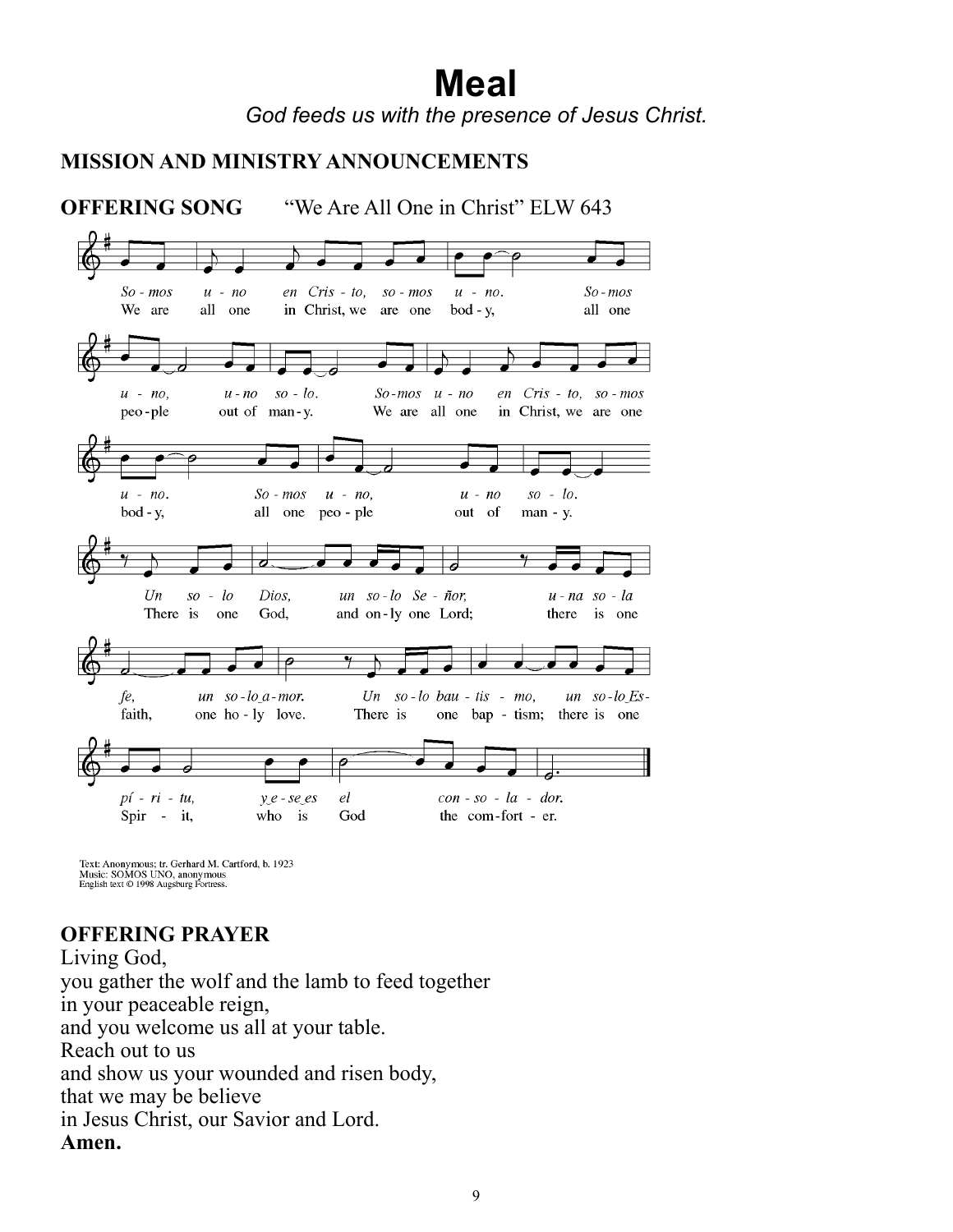## **GREAT THANKSGIVING**

The Lord be with you. **And also with you.** Lift up your hearts. **We lift them to the Lord.** Let us give thanks to the Lord our God. **It is right to give our thanks and praise.**

#### **THANKSGIVING AT THE TABLE**

Holy, mighty, and merciful Lord, heaven and earth are full of your glory. In great love you sent to us Jesus, your Son, who reached out to heal the sick and suffering, who preached good news to the poor, and who, on the cross, opened his arms to all.

In the night in which he was betrayed, our Lord Jesus took bread, and gave thanks; broke it, and gave it to his disciples, saying: Take and eat; this is my body, given for you. Do this for the remembrance of me.

Again, after supper, he took the cup, gave thanks, and gave it for all to drink, saying: This cup is the new covenant in my blood, shed for you and for all people for the forgiveness of sin. Do this for the remembrance of me.

Remembering, therefore, his death, resurrection, and ascension, we await his coming in glory.

Pour out upon us the Spirit of your love, O Lord, and unite the wills of all who share this heavenly food, the body and blood of Jesus Christ, our Lord; to whom, with you and the Holy Spirit, be all honor and glory, now and forever. **Amen.** 

#### **THE LORD'S PRAYER**

Lord, remember us in your kingdom and teach us to pray.

**Our Father, who art in heaven, hallowed be thy name, thy kingdom come, thy will be done, on earth as it is in heaven. Give us this day our daily bread;**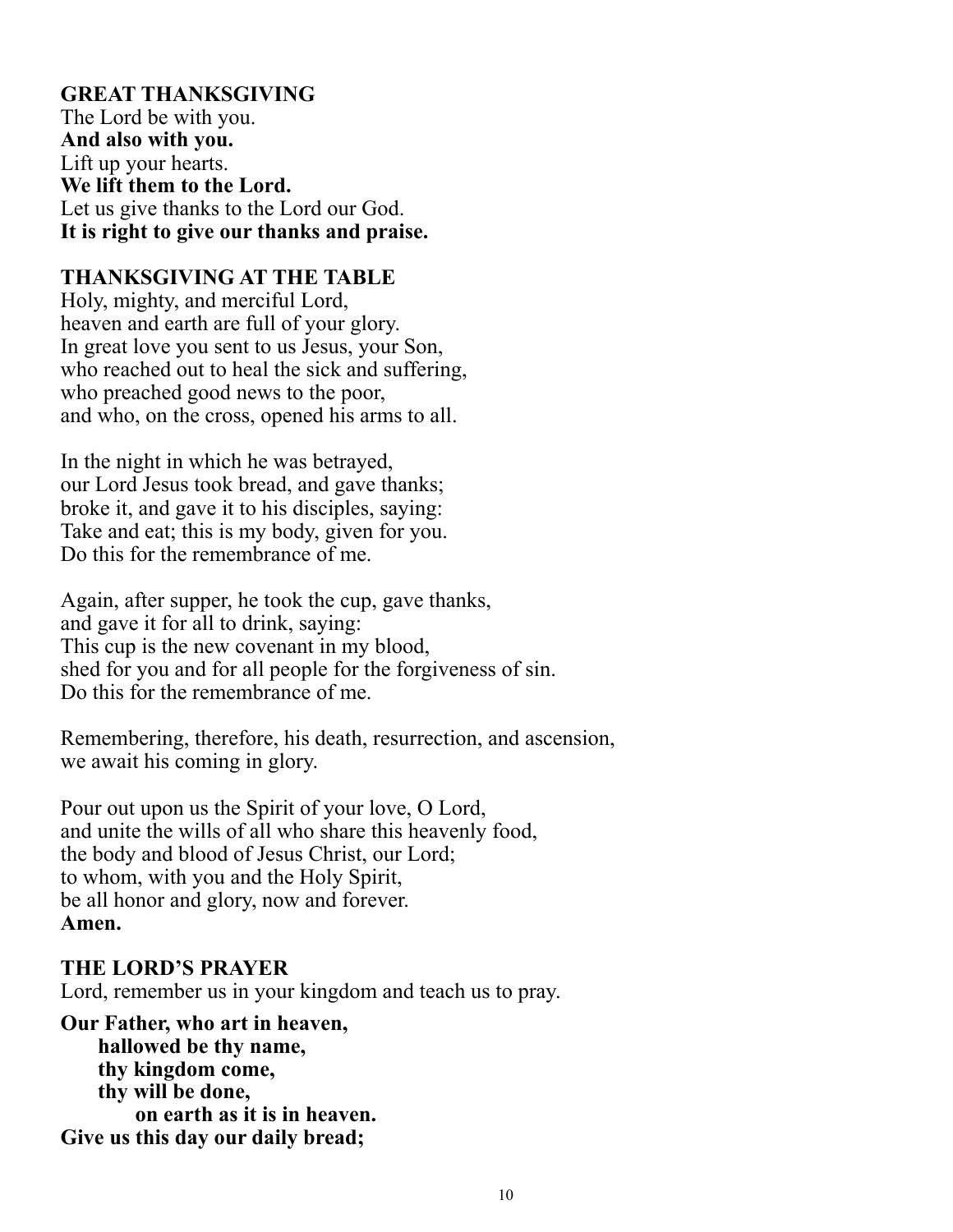**and forgive us our trespasses, as we forgive those who trespass against us; and lead us not into temptation, but deliver us from evil. For thine is the kingdom, and the power, and the glory, forever and ever. Amen.**

#### **DISTRIBUTION**

#### **PRAYER AFTER COMMUNION**

We give you thanks, generous God, for in this bread and cup we have tasted the new heaven and earth where hunger and thirst are no more. Send us from this table as witnesses to the resurrection, that through our lives, all may know life in Jesus' name. **Amen**

# **Sending**

*God blesses us and sends us in mission to the world.* 

#### **BLESSING**

God, the Author of life, Christ, the living Cornerstone, and the life-giving Spirit of adoption, ☩ bless you now and forever. **Amen.**